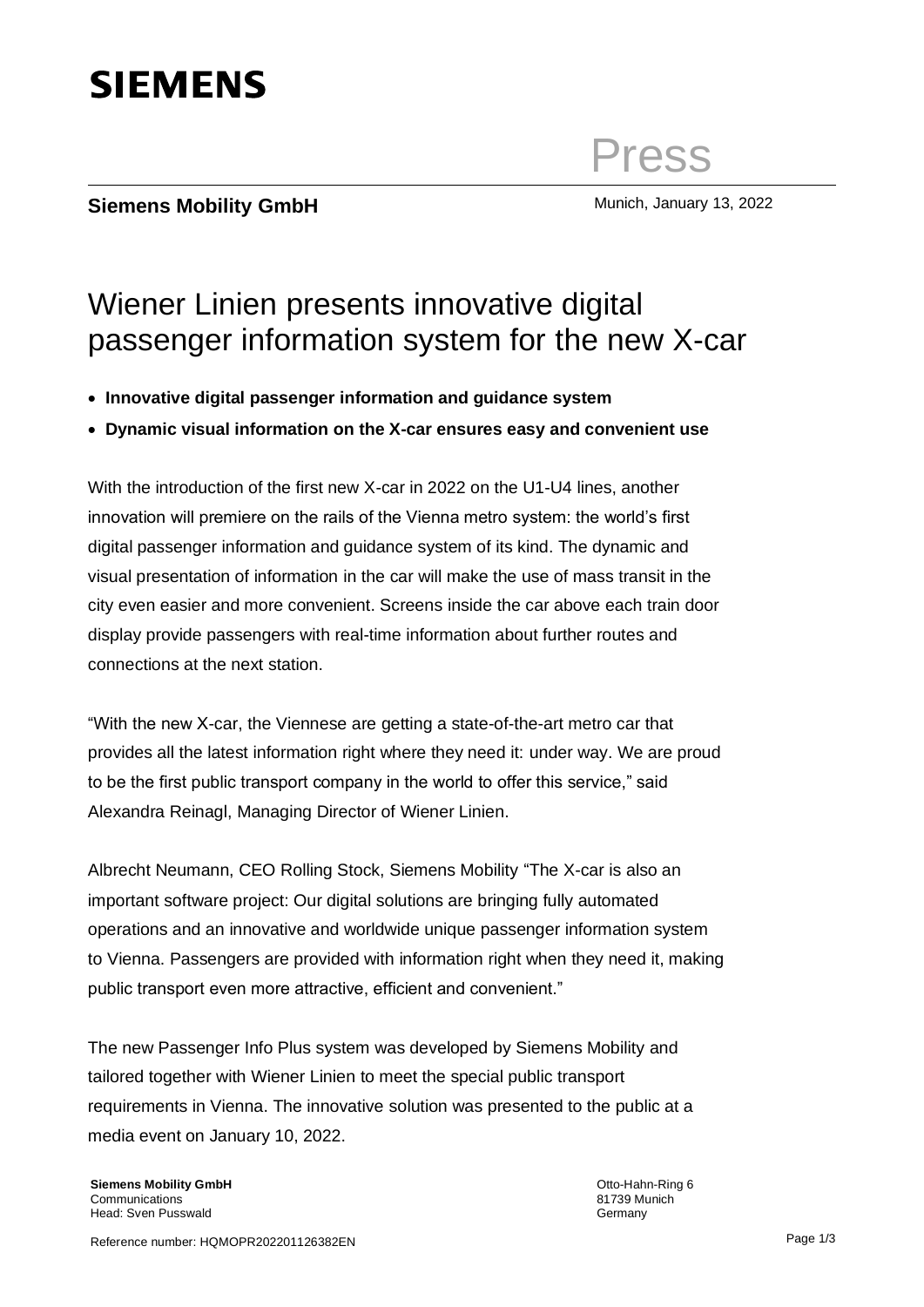### **Direct displays of relevant, dynamic passenger information**

Screens above each door inside the X-car display relevant, continually updated information for the passengers. Screens above doors that will open at the next station show the direction of the station's exits, other lines for transfers, and departure times for those lines.

Screens above the doors opposite the platform side display a digital metro network map and the train's current position. The dynamic map shows the train's position, direction of travel, next stop, and important transfer options. Additional information, such as the current status of other metro lines, or out-of-service elevators, can also be displayed on both sides of the car. The new passenger information system delivers all relevant information right when the passengers need it.

The innovative digital passenger information system is being intensively prepared for service. The X-car is currently undergoing extensive tests in preparation for its upcoming operating certification. When the X-car is approved, passengers will be able to board their new metro train for the first time next year.

With its subsidiary Hacon, Siemens Mobility has had an expert in the field of digital passenger information and communication on board since 2017. Day for day, over 100 million passengers worldwide use Hacon's apps and online solutions for doorto-door travel planning – including real-time information systems and customized push notifications.

This press release is available at:<https://sie.ag/3Kg4E8D>

### **Contact for journalists**

Silke Thomson-Pottebohm Tel.: +49 174 306 3307; Email: [silke.thomson-pottebohm@siemens.com](mailto:silke.thomson-pottebohm@siemens.com)

Follow us on Twitter: [www.twitter.com/SiemensMobility](http://www.twitter.com/SiemensMobility)

Additional information about Siemens Mobility GmbH can be found at: [www.siemens.com/mobility](http://www.siemens.com/mobility)